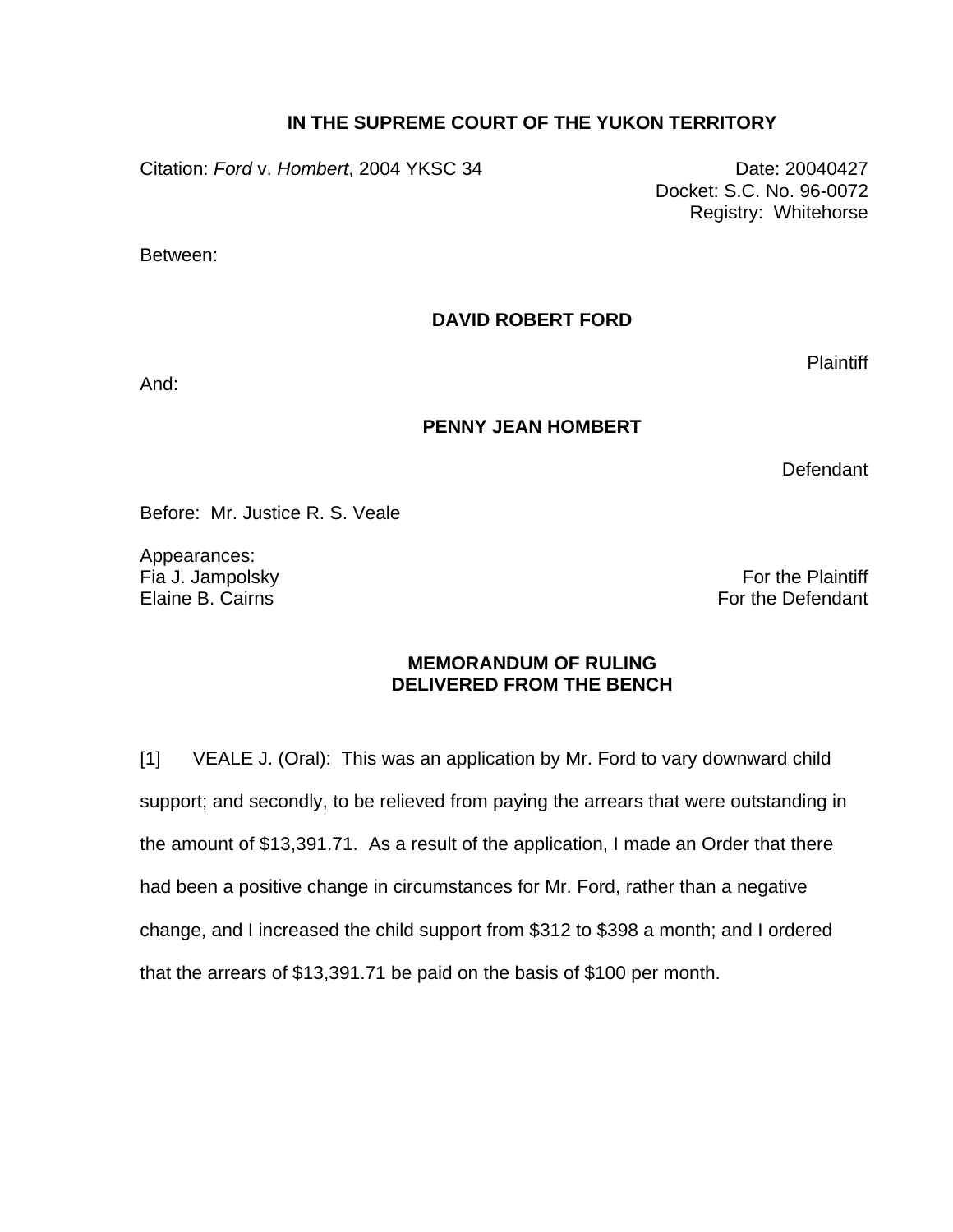[2] I appreciate that the result of this application has probably been some hardship to both parties in the sense that each party filed several large Affidavits. So, it was not a straightforward single Affidavit application.

[3] Counsel for Mr. Ford seeks to have me exercise my discretion, based on *Gold v. Gold*. That decision indicates that the rules governing the award of costs is the same in matrimonial matters as in other litigation, that is that costs follow the event, which is to say if a person succeeds, then they are entitled to costs.

[4] In the case that counsel has cited, described as *C.J.L.W. v. A.M.D.*, I made a decision on September 6, 2000, exercising my discretion not to award costs. That was a custody application where each party was seeking custody of a child; and at the end of the day, I ruled that joint custody was the appropriate Order. I felt, in that circumstance, it was appropriate not to make an award of costs but to have each person pay their own costs. However, in this situation, I do not see the same grounds for exercising my discretion in that way, and I am ordering that Mr. Ford should pay costs in the amount of \$750.

[5] I am aware, of course, that he does have a lot of financial constraints at this time. I am going to make an Order that he pay those costs by way of monthly payments of \$50 a month, commencing on the date of his next collective bargaining increment. I will have to leave it up to counsel to determine when that is.

[6] MS. CAIRNS: Well, my only concern with that is if he's not continuing in that job. He may be at this point, but perhaps when the collective agreement raise occurs, he may no longer be in that position. I don't know. It may be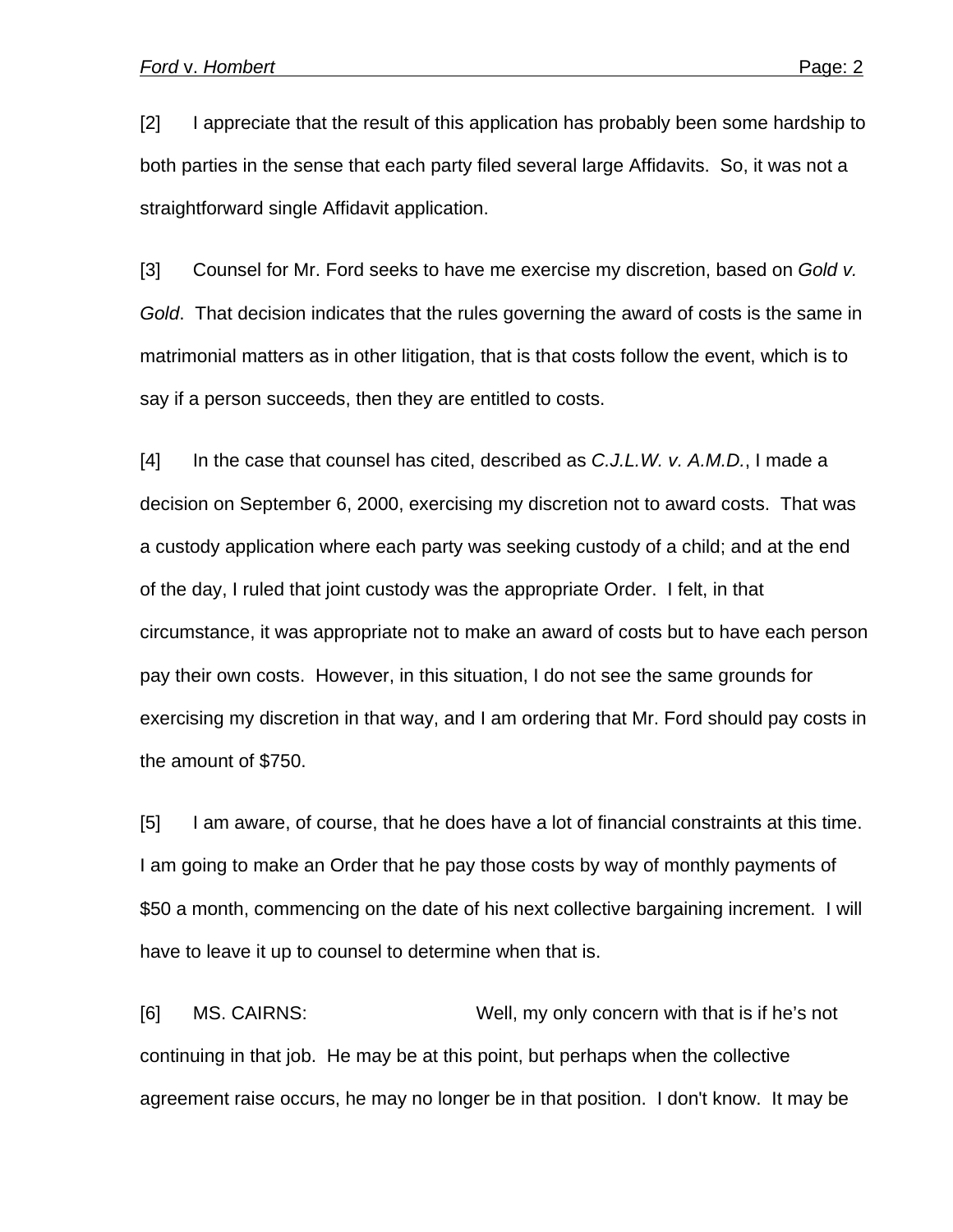more appropriate to set a specific date, such as September of this year or something along those lines in case his job changes.

| $[7]$                                    | THE COURT:         | What is the next increment?                         |
|------------------------------------------|--------------------|-----------------------------------------------------|
| [8]                                      | <b>MS. CAIRNS:</b> | I think it's in the Affidavit.                      |
| [9]                                      | THE COURT:         | I have the one of February 19 <sup>th</sup> , 2004. |
| $[10]$                                   | <b>MS. CAIRNS:</b> | Is that the second Affidavit?                       |
| [11]                                     | THE COURT:         | It is her Affidavit #4. It is not in 5.             |
| $[12]$                                   | <b>MS. CAIRNS:</b> | The master pay grid, with the increases, I          |
| believe is in Affidavit #4 at Exhibit D. |                    |                                                     |
| $[13]$                                   | THE COURT:         | You are looking at whose Affidavit?                 |
| $[14]$                                   | <b>MS. CAIRNS:</b> | Ms. Hombert's, she was the one who filed that.      |
| $[15]$                                   | THE COURT:         | #3.                                                 |
| $[16]$                                   | <b>MS. CAIRNS:</b> | It shows the increases to the salary on January     |
| 1 of each year.                          |                    |                                                     |
| $[17]$                                   | MS. JAMPOLSKY:     | So, the next one will be January $1st$ , 2005.      |
| $[18]$                                   | THE COURT:         | So, it will be the 750, commencing January 1,       |
| 2005, and at \$50 per month.             |                    |                                                     |